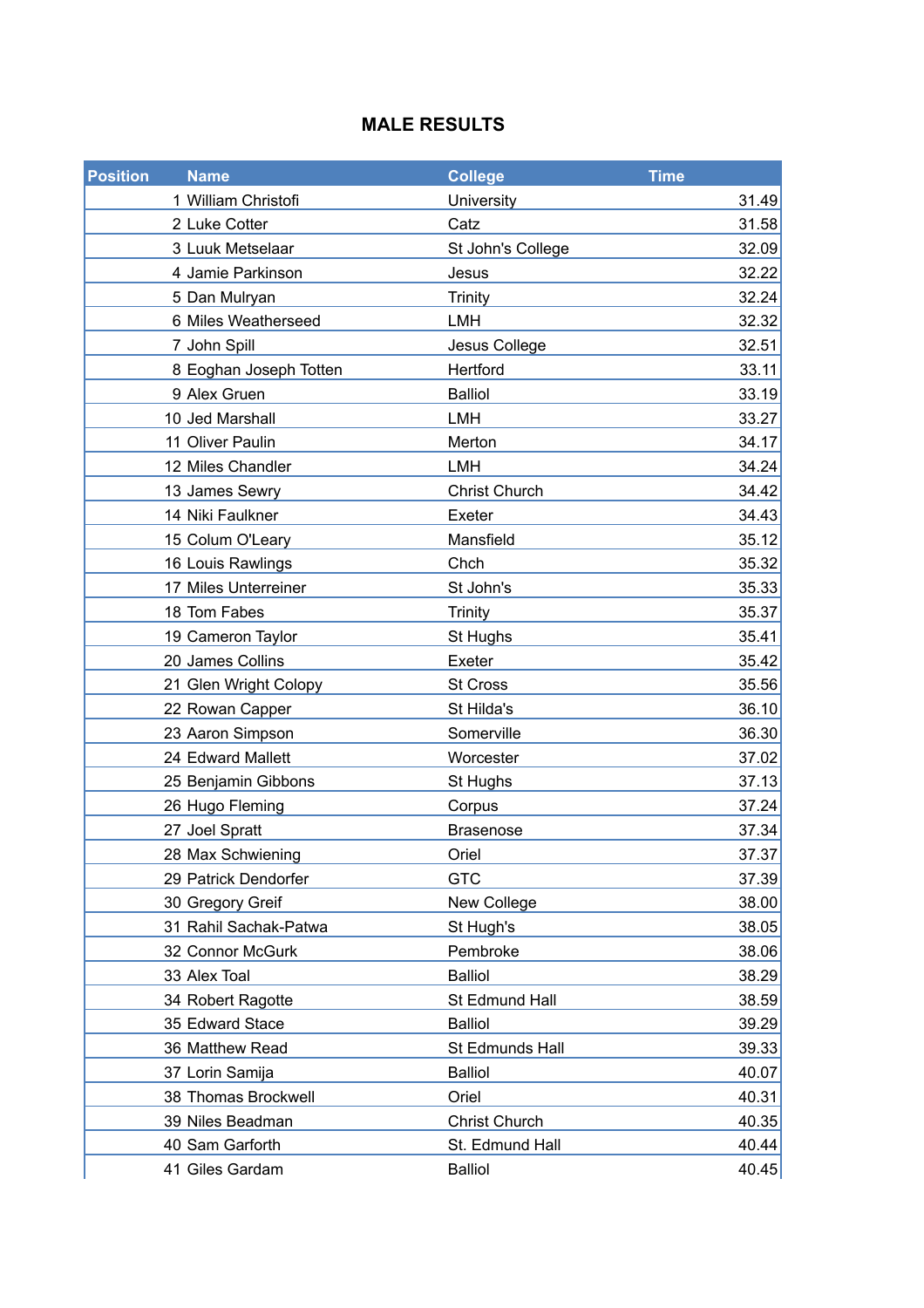| 43 Charlie Sillet<br><b>St Peters</b><br>40.50<br>40.53<br>44 Alex Luff<br>Magdalen<br>45 Tom Carruthers<br>Wolfson<br>40.54<br><b>Balliol</b><br>40.55<br>46 James Knox<br>41.11<br>47 Ben Anketell<br>Magdalen<br>41.15<br>48 James Lamming<br>exeter<br>49 James Saraidaridis<br>St. Peter's<br>Worcester<br>41.32<br>50 Matt Boughen<br>41.33<br>Wadham<br>51 Ben Huggon<br>52 Steven Firman<br><b>LMH</b><br>41.38<br>53 Lova Chechik<br>Mansfield<br>41.47<br><b>Balliol</b><br>41.48<br>54 Daniel Tracey<br>55 Hamish Mckenzie<br><b>GTC</b><br>41.53<br>42.02<br>56 Jake Davies<br>Queen's<br>St Hilda's<br>42.32<br>57 Rupert Stuart-Smith<br>58 Jonathan Harrison<br>42.55<br>St Hughs<br>59 Mark Mcleod<br>43.06<br>Magdalene<br>Pembroke<br>60 Jack Smith<br>43.20<br>Catz<br>44.35<br>61 Stuart O'Connell<br>Wadham<br>45.13<br>62 Dan Lyness<br>63 Dan Wilkinson<br>Oriel<br>45.27<br>46.33<br>64 Michael Coughlan<br>St. Edmund Hall<br>65 James Brebner<br><b>LMH</b><br>46.59<br><b>Christ Church</b><br>47.01<br>66 Nick Desclee<br>67 Donald Taylor<br>47.10<br>Lady Margaret Hall<br>68 James Becker<br><b>LMH</b><br>47.19<br><b>Balliol</b><br>69 Alex Blaney<br>47.40<br>48.38<br>70 Jack Bickford-Smith<br>LMH<br>48.49<br><b>Christ Church</b><br>71 Tom Curzon<br>72 Taylor Tancred<br>St Hildas<br>48.55<br>73 Nicholas Bentley<br>49.29<br><b>St Cross College</b><br>74 Charlie Gill<br>50.00<br>St Peter's<br>75 Edward Foulks<br>Pembroke<br>50.01<br><b>DNF</b><br>LMH<br>Nathan Mapperley<br><b>DNF</b><br>Nathan Inkester<br>Magdalen<br><b>DNF</b><br>Lawrence Watts<br>New College<br><b>DNF</b><br>Ben Holloway<br>New College<br><b>DNF</b><br>Pembroke<br>Muyi |            |                 |                 |       |
|-------------------------------------------------------------------------------------------------------------------------------------------------------------------------------------------------------------------------------------------------------------------------------------------------------------------------------------------------------------------------------------------------------------------------------------------------------------------------------------------------------------------------------------------------------------------------------------------------------------------------------------------------------------------------------------------------------------------------------------------------------------------------------------------------------------------------------------------------------------------------------------------------------------------------------------------------------------------------------------------------------------------------------------------------------------------------------------------------------------------------------------------------------------------------------------------------------------------------------------------------------------------------------------------------------------------------------------------------------------------------------------------------------------------------------------------------------------------------------------------------------------------------------------------------------------------------------------------------------------------------------------------------------------------------------------------------------|------------|-----------------|-----------------|-------|
|                                                                                                                                                                                                                                                                                                                                                                                                                                                                                                                                                                                                                                                                                                                                                                                                                                                                                                                                                                                                                                                                                                                                                                                                                                                                                                                                                                                                                                                                                                                                                                                                                                                                                                       |            | 42 Gwilym Jones | <b>St Cross</b> | 40.47 |
| 41.17                                                                                                                                                                                                                                                                                                                                                                                                                                                                                                                                                                                                                                                                                                                                                                                                                                                                                                                                                                                                                                                                                                                                                                                                                                                                                                                                                                                                                                                                                                                                                                                                                                                                                                 |            |                 |                 |       |
|                                                                                                                                                                                                                                                                                                                                                                                                                                                                                                                                                                                                                                                                                                                                                                                                                                                                                                                                                                                                                                                                                                                                                                                                                                                                                                                                                                                                                                                                                                                                                                                                                                                                                                       |            |                 |                 |       |
|                                                                                                                                                                                                                                                                                                                                                                                                                                                                                                                                                                                                                                                                                                                                                                                                                                                                                                                                                                                                                                                                                                                                                                                                                                                                                                                                                                                                                                                                                                                                                                                                                                                                                                       |            |                 |                 |       |
|                                                                                                                                                                                                                                                                                                                                                                                                                                                                                                                                                                                                                                                                                                                                                                                                                                                                                                                                                                                                                                                                                                                                                                                                                                                                                                                                                                                                                                                                                                                                                                                                                                                                                                       |            |                 |                 |       |
|                                                                                                                                                                                                                                                                                                                                                                                                                                                                                                                                                                                                                                                                                                                                                                                                                                                                                                                                                                                                                                                                                                                                                                                                                                                                                                                                                                                                                                                                                                                                                                                                                                                                                                       |            |                 |                 |       |
|                                                                                                                                                                                                                                                                                                                                                                                                                                                                                                                                                                                                                                                                                                                                                                                                                                                                                                                                                                                                                                                                                                                                                                                                                                                                                                                                                                                                                                                                                                                                                                                                                                                                                                       |            |                 |                 |       |
|                                                                                                                                                                                                                                                                                                                                                                                                                                                                                                                                                                                                                                                                                                                                                                                                                                                                                                                                                                                                                                                                                                                                                                                                                                                                                                                                                                                                                                                                                                                                                                                                                                                                                                       |            |                 |                 |       |
|                                                                                                                                                                                                                                                                                                                                                                                                                                                                                                                                                                                                                                                                                                                                                                                                                                                                                                                                                                                                                                                                                                                                                                                                                                                                                                                                                                                                                                                                                                                                                                                                                                                                                                       |            |                 |                 |       |
|                                                                                                                                                                                                                                                                                                                                                                                                                                                                                                                                                                                                                                                                                                                                                                                                                                                                                                                                                                                                                                                                                                                                                                                                                                                                                                                                                                                                                                                                                                                                                                                                                                                                                                       |            |                 |                 |       |
|                                                                                                                                                                                                                                                                                                                                                                                                                                                                                                                                                                                                                                                                                                                                                                                                                                                                                                                                                                                                                                                                                                                                                                                                                                                                                                                                                                                                                                                                                                                                                                                                                                                                                                       |            |                 |                 |       |
|                                                                                                                                                                                                                                                                                                                                                                                                                                                                                                                                                                                                                                                                                                                                                                                                                                                                                                                                                                                                                                                                                                                                                                                                                                                                                                                                                                                                                                                                                                                                                                                                                                                                                                       |            |                 |                 |       |
|                                                                                                                                                                                                                                                                                                                                                                                                                                                                                                                                                                                                                                                                                                                                                                                                                                                                                                                                                                                                                                                                                                                                                                                                                                                                                                                                                                                                                                                                                                                                                                                                                                                                                                       |            |                 |                 |       |
|                                                                                                                                                                                                                                                                                                                                                                                                                                                                                                                                                                                                                                                                                                                                                                                                                                                                                                                                                                                                                                                                                                                                                                                                                                                                                                                                                                                                                                                                                                                                                                                                                                                                                                       |            |                 |                 |       |
|                                                                                                                                                                                                                                                                                                                                                                                                                                                                                                                                                                                                                                                                                                                                                                                                                                                                                                                                                                                                                                                                                                                                                                                                                                                                                                                                                                                                                                                                                                                                                                                                                                                                                                       |            |                 |                 |       |
|                                                                                                                                                                                                                                                                                                                                                                                                                                                                                                                                                                                                                                                                                                                                                                                                                                                                                                                                                                                                                                                                                                                                                                                                                                                                                                                                                                                                                                                                                                                                                                                                                                                                                                       |            |                 |                 |       |
|                                                                                                                                                                                                                                                                                                                                                                                                                                                                                                                                                                                                                                                                                                                                                                                                                                                                                                                                                                                                                                                                                                                                                                                                                                                                                                                                                                                                                                                                                                                                                                                                                                                                                                       |            |                 |                 |       |
|                                                                                                                                                                                                                                                                                                                                                                                                                                                                                                                                                                                                                                                                                                                                                                                                                                                                                                                                                                                                                                                                                                                                                                                                                                                                                                                                                                                                                                                                                                                                                                                                                                                                                                       |            |                 |                 |       |
|                                                                                                                                                                                                                                                                                                                                                                                                                                                                                                                                                                                                                                                                                                                                                                                                                                                                                                                                                                                                                                                                                                                                                                                                                                                                                                                                                                                                                                                                                                                                                                                                                                                                                                       |            |                 |                 |       |
|                                                                                                                                                                                                                                                                                                                                                                                                                                                                                                                                                                                                                                                                                                                                                                                                                                                                                                                                                                                                                                                                                                                                                                                                                                                                                                                                                                                                                                                                                                                                                                                                                                                                                                       |            |                 |                 |       |
|                                                                                                                                                                                                                                                                                                                                                                                                                                                                                                                                                                                                                                                                                                                                                                                                                                                                                                                                                                                                                                                                                                                                                                                                                                                                                                                                                                                                                                                                                                                                                                                                                                                                                                       |            |                 |                 |       |
|                                                                                                                                                                                                                                                                                                                                                                                                                                                                                                                                                                                                                                                                                                                                                                                                                                                                                                                                                                                                                                                                                                                                                                                                                                                                                                                                                                                                                                                                                                                                                                                                                                                                                                       |            |                 |                 |       |
|                                                                                                                                                                                                                                                                                                                                                                                                                                                                                                                                                                                                                                                                                                                                                                                                                                                                                                                                                                                                                                                                                                                                                                                                                                                                                                                                                                                                                                                                                                                                                                                                                                                                                                       |            |                 |                 |       |
|                                                                                                                                                                                                                                                                                                                                                                                                                                                                                                                                                                                                                                                                                                                                                                                                                                                                                                                                                                                                                                                                                                                                                                                                                                                                                                                                                                                                                                                                                                                                                                                                                                                                                                       |            |                 |                 |       |
|                                                                                                                                                                                                                                                                                                                                                                                                                                                                                                                                                                                                                                                                                                                                                                                                                                                                                                                                                                                                                                                                                                                                                                                                                                                                                                                                                                                                                                                                                                                                                                                                                                                                                                       |            |                 |                 |       |
|                                                                                                                                                                                                                                                                                                                                                                                                                                                                                                                                                                                                                                                                                                                                                                                                                                                                                                                                                                                                                                                                                                                                                                                                                                                                                                                                                                                                                                                                                                                                                                                                                                                                                                       |            |                 |                 |       |
|                                                                                                                                                                                                                                                                                                                                                                                                                                                                                                                                                                                                                                                                                                                                                                                                                                                                                                                                                                                                                                                                                                                                                                                                                                                                                                                                                                                                                                                                                                                                                                                                                                                                                                       |            |                 |                 |       |
|                                                                                                                                                                                                                                                                                                                                                                                                                                                                                                                                                                                                                                                                                                                                                                                                                                                                                                                                                                                                                                                                                                                                                                                                                                                                                                                                                                                                                                                                                                                                                                                                                                                                                                       |            |                 |                 |       |
|                                                                                                                                                                                                                                                                                                                                                                                                                                                                                                                                                                                                                                                                                                                                                                                                                                                                                                                                                                                                                                                                                                                                                                                                                                                                                                                                                                                                                                                                                                                                                                                                                                                                                                       |            |                 |                 |       |
|                                                                                                                                                                                                                                                                                                                                                                                                                                                                                                                                                                                                                                                                                                                                                                                                                                                                                                                                                                                                                                                                                                                                                                                                                                                                                                                                                                                                                                                                                                                                                                                                                                                                                                       |            |                 |                 |       |
|                                                                                                                                                                                                                                                                                                                                                                                                                                                                                                                                                                                                                                                                                                                                                                                                                                                                                                                                                                                                                                                                                                                                                                                                                                                                                                                                                                                                                                                                                                                                                                                                                                                                                                       |            |                 |                 |       |
|                                                                                                                                                                                                                                                                                                                                                                                                                                                                                                                                                                                                                                                                                                                                                                                                                                                                                                                                                                                                                                                                                                                                                                                                                                                                                                                                                                                                                                                                                                                                                                                                                                                                                                       |            |                 |                 |       |
|                                                                                                                                                                                                                                                                                                                                                                                                                                                                                                                                                                                                                                                                                                                                                                                                                                                                                                                                                                                                                                                                                                                                                                                                                                                                                                                                                                                                                                                                                                                                                                                                                                                                                                       |            |                 |                 |       |
|                                                                                                                                                                                                                                                                                                                                                                                                                                                                                                                                                                                                                                                                                                                                                                                                                                                                                                                                                                                                                                                                                                                                                                                                                                                                                                                                                                                                                                                                                                                                                                                                                                                                                                       |            |                 |                 |       |
|                                                                                                                                                                                                                                                                                                                                                                                                                                                                                                                                                                                                                                                                                                                                                                                                                                                                                                                                                                                                                                                                                                                                                                                                                                                                                                                                                                                                                                                                                                                                                                                                                                                                                                       |            |                 |                 |       |
|                                                                                                                                                                                                                                                                                                                                                                                                                                                                                                                                                                                                                                                                                                                                                                                                                                                                                                                                                                                                                                                                                                                                                                                                                                                                                                                                                                                                                                                                                                                                                                                                                                                                                                       |            |                 |                 |       |
|                                                                                                                                                                                                                                                                                                                                                                                                                                                                                                                                                                                                                                                                                                                                                                                                                                                                                                                                                                                                                                                                                                                                                                                                                                                                                                                                                                                                                                                                                                                                                                                                                                                                                                       |            |                 |                 |       |
|                                                                                                                                                                                                                                                                                                                                                                                                                                                                                                                                                                                                                                                                                                                                                                                                                                                                                                                                                                                                                                                                                                                                                                                                                                                                                                                                                                                                                                                                                                                                                                                                                                                                                                       |            |                 |                 |       |
|                                                                                                                                                                                                                                                                                                                                                                                                                                                                                                                                                                                                                                                                                                                                                                                                                                                                                                                                                                                                                                                                                                                                                                                                                                                                                                                                                                                                                                                                                                                                                                                                                                                                                                       |            |                 |                 |       |
|                                                                                                                                                                                                                                                                                                                                                                                                                                                                                                                                                                                                                                                                                                                                                                                                                                                                                                                                                                                                                                                                                                                                                                                                                                                                                                                                                                                                                                                                                                                                                                                                                                                                                                       | <b>DNF</b> | Jack Wands      | Wadham          |       |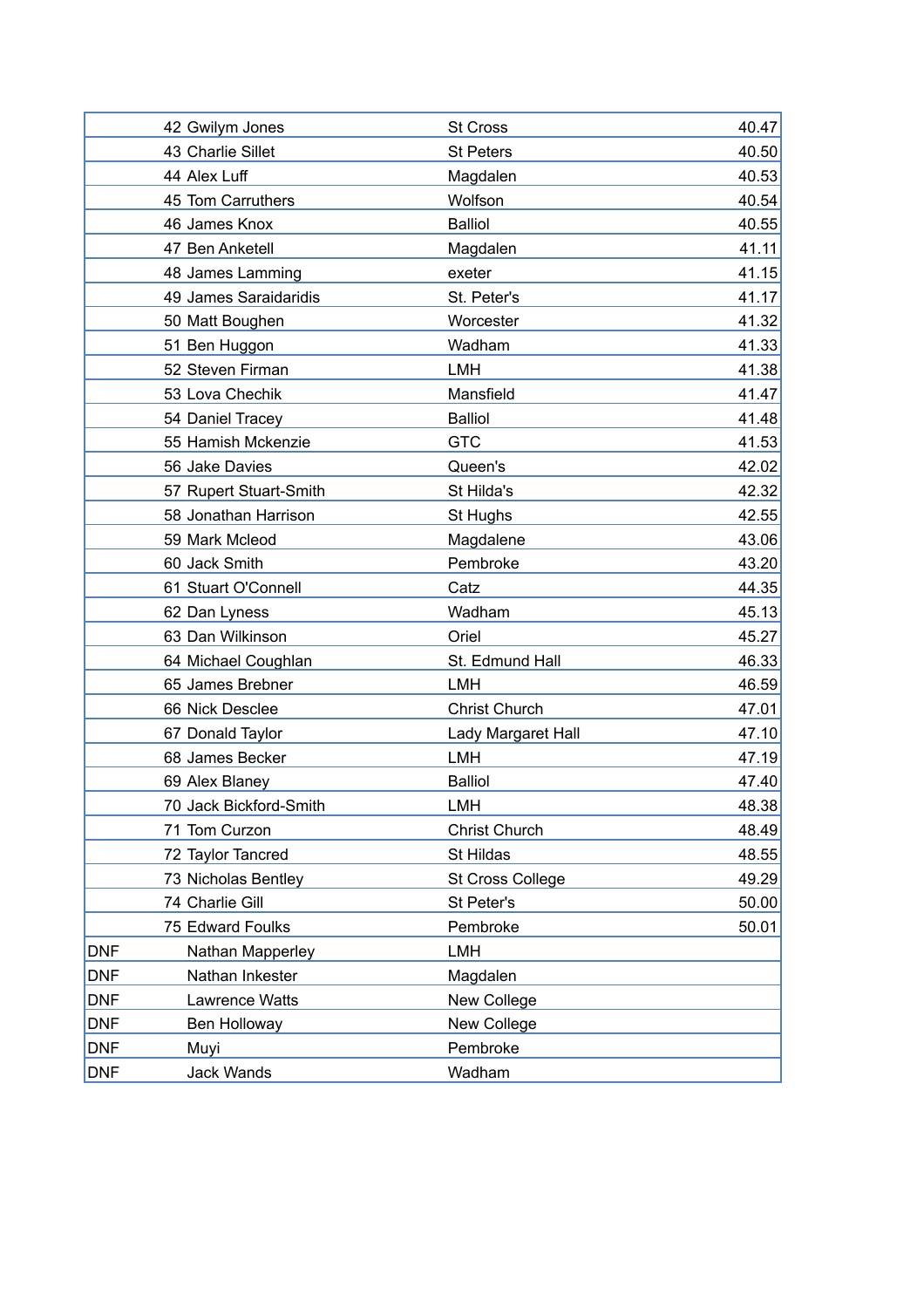### **FEMALE RESULTS**

| <b>Position</b><br><b>Name</b> | <b>College</b>            | <b>Time</b> |
|--------------------------------|---------------------------|-------------|
| 1 Bethanie Murray              | Jesus                     | 25.12       |
| 2 Dani Chattenton              | Wadham                    | 25.49       |
| 3 Hannah Plaschkes             | <b>New</b>                | 26.29       |
| 4 Helene Greenwood             | Univ                      | 26.47       |
| 5 Helen Record                 | <b>Trinity</b>            | 26.49       |
| 6 Sarah McCuaig                | St. Hildas                | 26.57       |
| 7 Anna Sharp                   | Queen's                   | 27.14       |
| 8 Rachel Skokowski             | Univ                      | 27.21       |
| 9 Katie Truslove               | St Hildas                 | 27.25       |
| 10 Emma DeCamp                 | St Peter's                | 27.26       |
| 11 Rebecca Pullon              | St Hugh's                 | 27.27       |
| 12 Kennagh Marsh               | Worcester                 | 27.37       |
| 13 Natalie Beadle              | <b>SEH</b>                | 27.53       |
| 14 Emily Hoogkamer             | Catz                      | 27.57       |
| 15 Cecilie Andersen            | Magdalen                  | 28.07       |
| 16 Suzana Markolovic           | Jesus                     | 28.18       |
| 17 Imogen Livingstone          | Jesus                     | 28.33       |
| 18 Emma Bulstrode              | Merton                    | 28.46       |
| 19 Tilly Woods                 | New College               | 28.47       |
| 20 Claire Macht                | Kellogg                   | 28.51       |
| 21 Aileen kearney              | St hilda's                | 29.28       |
| 22 Tora Gimre                  | <b>University College</b> | 29.43       |
| 23 Louise Greeff               | <b>Baliol</b>             | 30.09       |
| 24 Olivia retter               | <b>Balliol</b>            | 30.26       |
| 25 Gwyneth Everson             | St Hilda's                | 30.46       |
| 26 Natalie Haarer              | Pembroke                  | 31.15       |
| 27 Ellie Evans                 | <b>Christ Church</b>      | 31.26       |
| 28 Sarah Peters                | Somerville                | 33.15       |
| 29 Libby Brown                 | <b>Brasenose</b>          | 33.18       |
| 30 Emmeline Skinner Cassidy    | Mansfield                 | 33.34       |
| 31 Hannah Burrows              | Jesus                     | 34.27       |
| 32 Julia Wang                  | <b>Balliol</b>            | 35.01       |
| 33 Amy Groeneveld              |                           | 36.18       |
| 34 Denise Wong                 | Somerville                | 42.37       |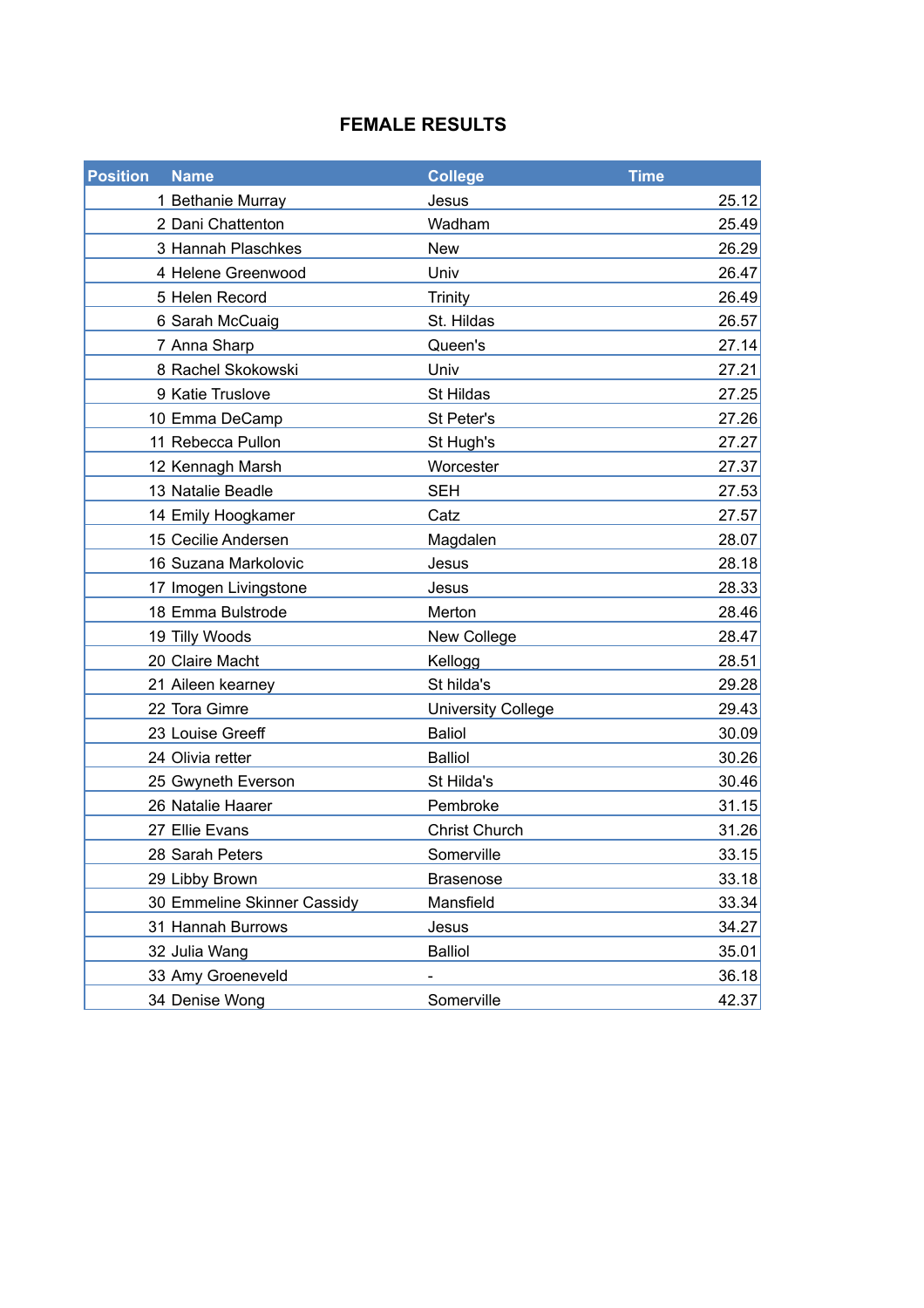| <b>College</b>       | <b>Points</b>   | <b>College</b>       | <b>Points</b>   |
|----------------------|-----------------|----------------------|-----------------|
| <b>Balliol</b>       | 284             | St Hilda's           | 79              |
| <b>LMH</b>           | 258             | Jesus                | 75              |
| <b>Christ Church</b> | 175             | University           | 71              |
| St. Hugh's           | 171             | New College          | 48              |
| Exeter               | 146             | Wadham               | 33              |
| Jesus                | 141             | Trinity              | 30              |
| St John's            | 132             | <b>Balliol</b>       | $\overline{26}$ |
| <b>Teddy Hall</b>    | 130             | <b>St Peters</b>     | 25              |
| Trinity              | 129             | St. Hugh's           | 24              |
| Oriel                | 99              | Worcester            | 23              |
| <b>St Cross</b>      | 92              | <b>Teddy Hall</b>    | $\overline{22}$ |
| Catz                 | 89              | Catz                 | $\overline{21}$ |
| Mansfield            | 84              | Queens               | $\overline{21}$ |
| Worcester            | 78              | Magdalen             | $\overline{20}$ |
| Magdalen             | 78              | Merton               | $\overline{17}$ |
| St Hilda's           | $\overline{77}$ | Kellogg              | 15              |
| University           | $\overline{75}$ | Permbroke            | 9               |
| <b>GTC</b>           | 68              | <b>Christ Church</b> | $\overline{8}$  |
| <b>Hertford</b>      | $\overline{68}$ | Somerville           | $\overline{8}$  |
| Merton               | 65              | <b>Brasenose</b>     | $\overline{6}$  |
| <b>St Peters</b>     | 62              | Mansfield            | $\overline{5}$  |
| Permbroke            | 61              | LMH                  | 0               |
| Somerville           | 53              | Exeter               | $\overline{0}$  |
| Corpus               | $\overline{50}$ | St John's            | 0               |
| <b>Brasenose</b>     | 49              | Oriel                | $\overline{0}$  |
| New College          | 46              | <b>St Cross</b>      | 0               |
| Wadham               | $\overline{39}$ | <b>GTC</b>           | $\overline{0}$  |
| Wolfson              | $\overline{31}$ | Hertford             | $\overline{0}$  |
| Queens               | $\overline{20}$ | Corpus               | $\overline{0}$  |
| Kellogg              | 0               | Wolfson              | $\overline{0}$  |

# MEN'S RESULTS Entertainment of the MOMEN'S RESULTS

| <b>College</b>       | <u>Points</u>             |
|----------------------|---------------------------|
| St Hilda's           | 79                        |
| Jesus                | $\overline{7}5$           |
| University           | $\overline{71}$           |
| New College          | 48                        |
| Wadham               | $\overline{3}3$           |
| Trinity              | 30                        |
| <b>Balliol</b>       | $\overline{26}$           |
| <b>St Peters</b>     | $\overline{25}$           |
| St. Hugh's           | 24                        |
| Worcester            | 23                        |
| <b>Teddy Hall</b>    | 22                        |
| Catz                 | $\overline{21}$           |
| Queens               | $\overline{21}$           |
| Magdalen             | $\overline{20}$           |
| Merton               | 17                        |
| Kellogg              | 15                        |
| Permbroke            |                           |
| <b>Christ Church</b> |                           |
| Somerville           |                           |
| <b>Brasenose</b>     |                           |
| Mansfield            |                           |
| LMH                  |                           |
| Exeter               |                           |
| St John's            |                           |
| Oriel                |                           |
| St Cross             | 0000000000000000          |
| <b>GTC</b>           |                           |
| Hertford             |                           |
| Corpus               |                           |
| Wolfson              | $\overline{\mathfrak{o}}$ |